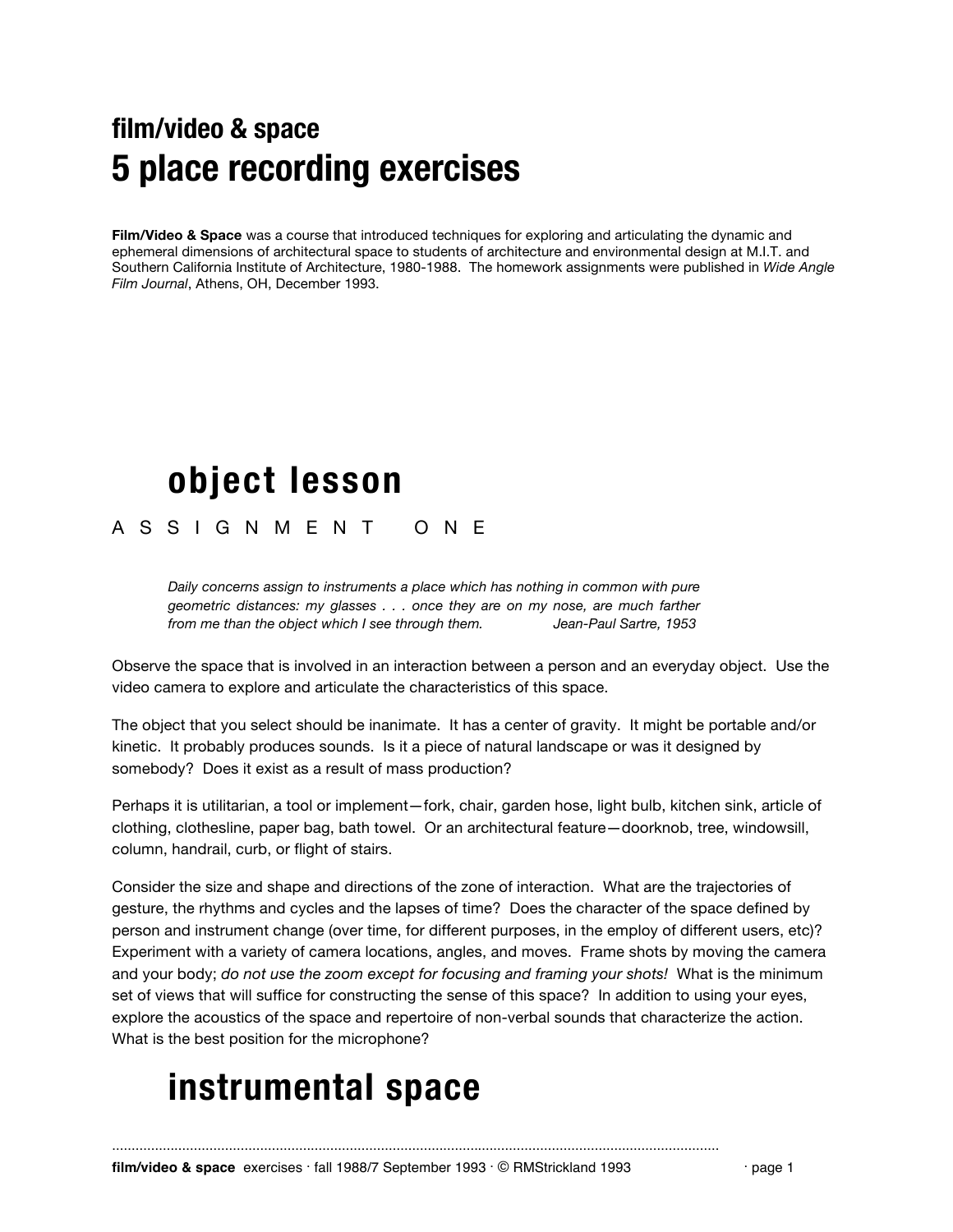### **acoustic movie** A S S I G N M E N T T W O

**Sound makes the distance of the image possible, surrounding audients in the space of a world whose visible aspect is collapsed to projections on a flat screen. The sound is more continuous and more pervasive than that sequence of images which stop and start during the blink of your eyes. The chatter of the television persists after you turn your back, and it still pursues you walking out of the room.**

> The simplest relationship between image and sound is synchronicity—when a visible movement or change is accompanied by an audible effect, the impression is more vivid. Sound can also constitute the subject, source or motive of visible action—it may not merely accompany the spectacle of a flock of birds taking off (commotion of flapping wings), but contain their cue (a sudden explosion) as well. Sounds are not confined within the boundaries of the screen—a sound emanating from outside the field of view might alert us to activity occurring elsewhere, or lead our gaze to a new vantage point. Sounds associated with one scene can overflow pictures of another to induce anticipation or suggest continuity. Because sounds assume the coloring of the particular space where they are produced, variations in timbre supply information about the features of the acoustical landscape. The same fly buzzing around sounds very different when we move it from a small crowded room to a large empty hall, or take it outside. Acoustic closeups, like directional microphones, allow us to tune in individual sounds that would otherwise be drowned in the general din.

**Your second video assignment is an exercise in collecting the sounds of a place. The objective is to discern and amplify dimensions of ambient sound—those fundamental noises of a place which ordinary sense is so well practiced at tuning out—like the dripping faucet in my kitchen sink, the hum of the refrigerator next door, a lawn sprinkler going all night, the poplar branches creaking in a gentle breeze, the drone of traffic two blocks away . . .**

**The place might as well be anywhere in the vicinity of your two ears. Perhaps it is a place whose soundtrack unfolds during a passage of time, or it might be a sequential space you construct by moving from one earshot to the next. What are the sizes and shapes and directions of these particular sounds that waft and echo and dissipate about the location? Where do they come from? Where do they go?**

# **how do you SEE a place when you LISTEN to it?**

**how do** 

**you**

**a**

**HEAR**

**place?**

#### NOT RECOMMENDED PRACTICE

**For this assignment your camera is your microphone. What does it happen to see when you must use it to listen?**

**A microphone's logic of placement and movement, its distance and direction from the various sound sources, are frequently at cross-purposes with useful orientations of the videographer's lens. Yet if your smartphone or cheap camcorder offers no provision for plugging in an external microphone, or when there is no helper qualified to handle the external microphone, then for the sake of sound you must treat this camera as predominantly a listening tool rather than an imaging device. Whatever is the best position for the microphone in the scene you are capturing is where you must place the camera.**

### **Always regard quality of sound recording as first priority.**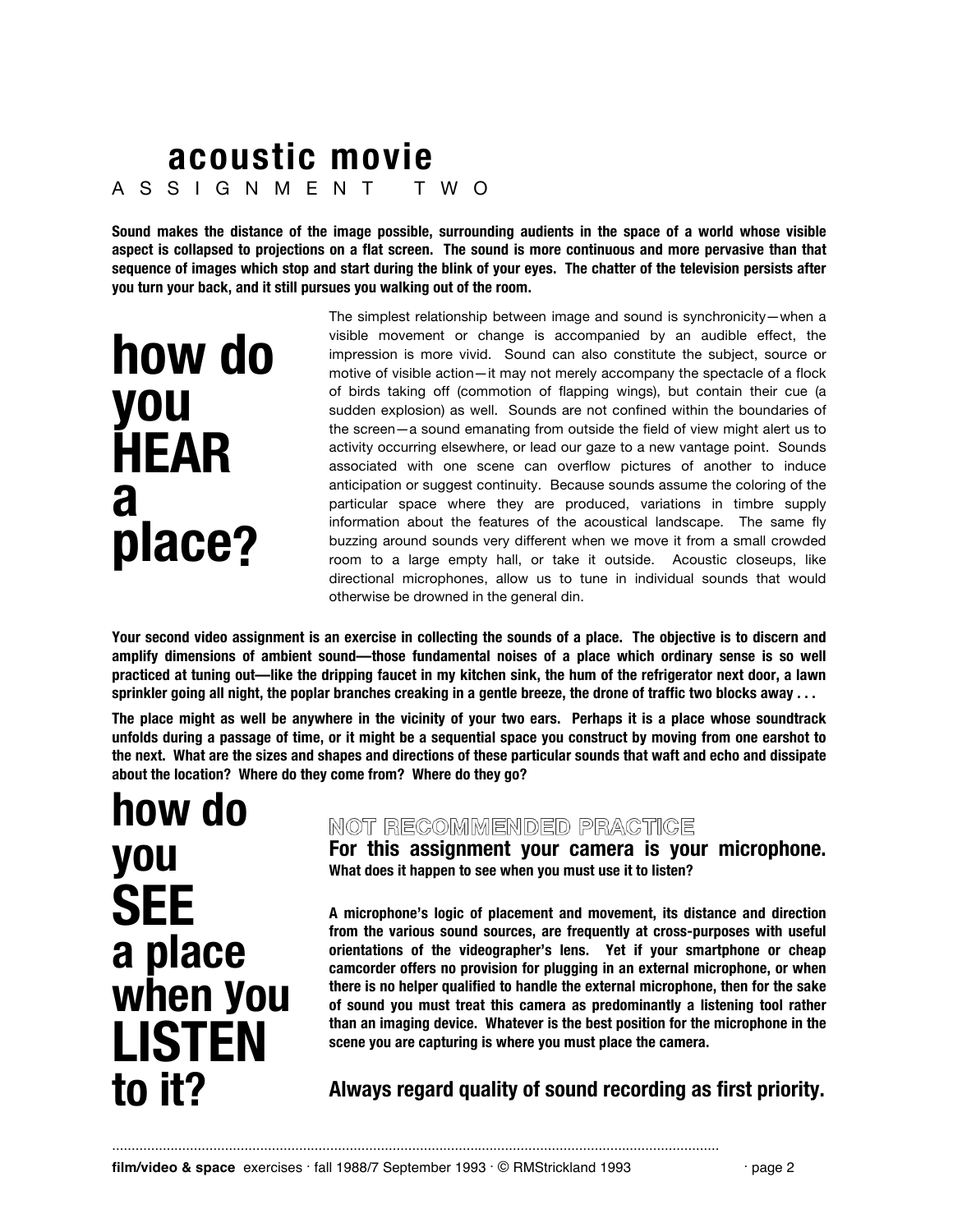### **point of view** A S S I G N M E N T T H R E E

Making a motion picture could be simply discovering a way in particular to test moving and how things move, through the process of exercising, exploring, and sharing the experience of having a point of view. Discover/invent/develop as many points of view as possible.

"Subjective" and "objective" views are explicit conventions in narrative cinema. What the camera "sees" is called objective, and what the character "sees" is called subjective, even without regard to what might be going on in a character's mind. What's more, "cutting on a look," as Jean-Luc Godard has pointed out, "is almost the very definition of montage." Keep in mind that perspectives are not disembodied; each vantage point wants to be attributed to some sentient entity that lives and breathes and assumes a presence in the scene.

The point of view is where an individual is engaged at any moment in the fabric of the world. It amounts to a kind of periscope that can be positioned, aimed, focused, and filtered. The utility of any viewpoint is defined by the particular filter it imposes on our information receptors, enabling us to establish bearings in a world far too vast to apprehend all at once. Because any point of view is one of many and no single viewpoint can tell the whole story, it has the further value of reminding us that there is no preferred perspective on this place.

We think with our bodies as well as with our minds. The body is, in the words of Maurice Merleau-Ponty, "our point of view on the world ." We apprehend the physical world in the direction of our moving eyes and bodies, as they make differences in this world by being part of it. We know more than we can tell.

We grasp external space through our bodily situation. A "corporeal or postural *schema" gives us at every moment a global, practical, and implicit notion of the relation between our body and things, of our hold on them. A system of possible movements, or "motor projects," radiates from us to our environment. Our body is not in space like things; it inhabits or haunts space. It applies itself to space like a hand to an instrument, and when we wish to move about we do not move the body as we move an object. We transport it without instruments as if by magic, since it is ours and because through it we have direct access to space. For us the body is much more than an instrument or a means; it is our expression in the world.*

 *Maurice Merleau-Ponty, 1962*

#### **Your 3rd production assignment is**

**to portray a person and/or survey a place through a series of viewpoints that: a) are not omniscient.**

b) belong to a subject ("1<sup>st</sup> person").

**c) and/or belong to other sentient being(s) that inhabits the same environment as subject ("2nd person").** 

**Alternatively you might catalog some place with respect to a variety of viewpoints. No doubt this place would present a different shape if we were snails, butterflies, or paper airplanes.**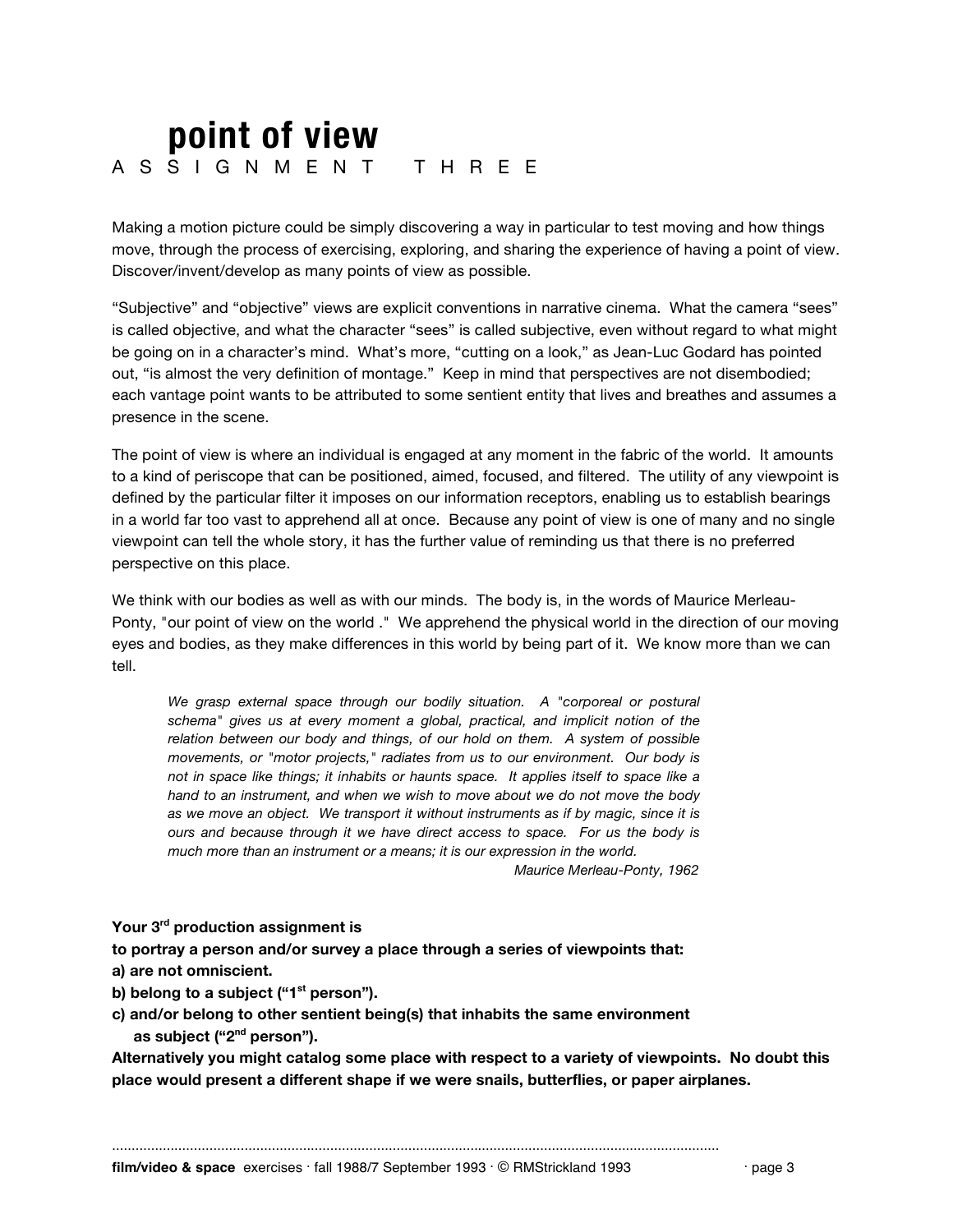## **map** (of a place or process) A S S I G N M E N T F O U R

*A map invites attention alike synoptically and analytically. What kind of a road is marked; through what kind of country does it run? Its symbols are translated into images, and these are assembled in the mind's eye into meaningful associations of land and life.Carl Ortwin Sauer. "The Education of a Geographer" (1956)*

Maps represent sets of spatial or temporal relationships. They provide an open-ended system for accumulating, storing, and retrieving geographic experience. Yet anything else that can be spatially or temporally conceived can be mapped as well. Moviemaking shares with cartography this proposition of expressing spatial and temporal relationships. Compared with conventional maps, cinema furthermore has the ability to portray actions and characters, to capture spontaneous observations, to frame multiple points of view.

Experiment with different verbs for experiencing a place, such as:

- **finding** the place
- **exploring** the place
- getting **lost** (becoming misplaced)
- **inhabiting** the place (placing oneself)
- **rearranging** the place (placing things)
- **departing** from the place
- **listening** to the place
- **recalling** what took place there (placing memory)

Consider formal conventions commonly employed by cartographers, eg:

- designation of size through scale.
- designation of orientation with respect to compass points.
- systematic vocabulary of graphic symbols, such as contour lines and color, or the attribution of different fonts to different categories of placenames.
- the legend.

and various functions that maps intend to serve:

- **measuring** the **distance** to a place.
- determining the **time** it takes to get there.
- **finding** where one is in a place (orientation/navigation).
- defining **relationships** among multiple places.
- forecasting and strategic planning (identification and analysis of **patterns**).
- recording and accumulation of **data** (the assessor's map, for example).

### **How do you avoid getting lost in a movie?**

**Make a video map. You might choose to map:**

- a spatially contiguous place—a room in your apartment, backyard, parking lot, gas station, etc.
- the route that connects several familiar destinations that are remote from one another—on foot perhaps, or involving multiple modes of transport.
- a district or neighborhood, a stretch of time, a point of view. . .
- alternatively, a procedure, ritual or routine. How do you capture its algorithm and rhythm, while expressing essential relationships among parts in the sequence?

Consider whether this journey has a beginning, middle, and end. Not necessarily in that order. Consider establishing shots, connections, and landmarks along the way.